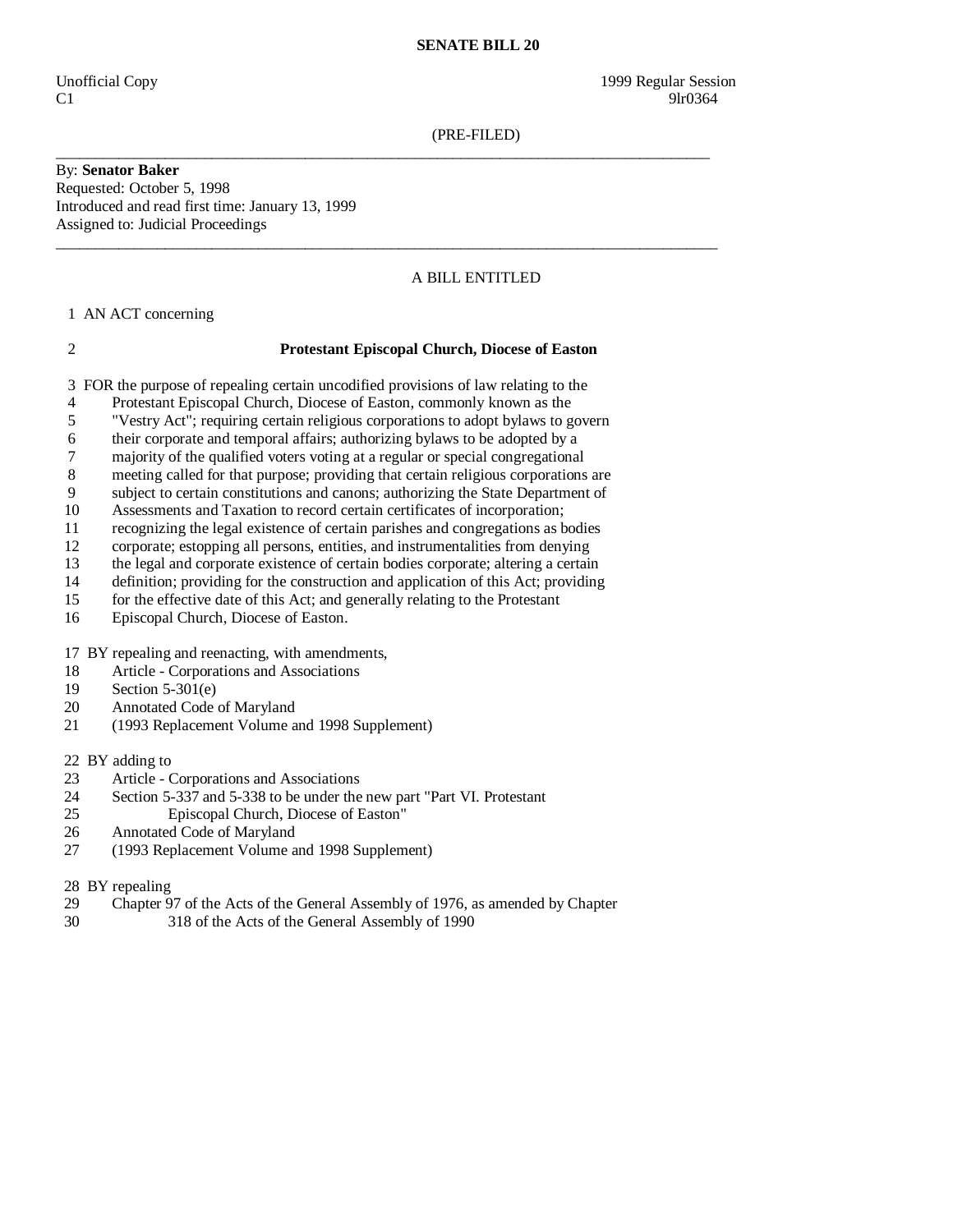| $\overline{2}$ | <b>SENATE BILL 20</b>                                                                                                                                                                                                                                                                                                                                                                                                     |
|----------------|---------------------------------------------------------------------------------------------------------------------------------------------------------------------------------------------------------------------------------------------------------------------------------------------------------------------------------------------------------------------------------------------------------------------------|
| 1              | SECTION 1. BE IT ENACTED BY THE GENERAL ASSEMBLY OF<br>2 MARYLAND, That the Laws of Maryland read as follows:                                                                                                                                                                                                                                                                                                             |
| $\mathfrak{Z}$ | <b>Article - Corporations and Associations</b>                                                                                                                                                                                                                                                                                                                                                                            |
|                | 4 5-301.                                                                                                                                                                                                                                                                                                                                                                                                                  |
| 5              | "Trustees" means:<br>(e)                                                                                                                                                                                                                                                                                                                                                                                                  |
| 6              | As to a religious corporation subject to Part II of this subtitle, the<br>(1)<br>7 corporators appointed or elected as provided in that part; and                                                                                                                                                                                                                                                                         |
| 8              | As to a religious corporation subject to Part V OR PART VI of this<br>(2)<br>9 subtitle, the members of the vestry.                                                                                                                                                                                                                                                                                                       |
| 10             | PART VI. PROTESTANT EPISCOPAL CHURCH, DIOCESE OF EASTON.                                                                                                                                                                                                                                                                                                                                                                  |
|                | 11 5-337.                                                                                                                                                                                                                                                                                                                                                                                                                 |
| 12             | THIS PART APPLIES TO EVERY RELIGIOUS CORPORATION FORMED IN THIS<br>(A)<br>13 STATE BY A PARISH OR SEPARATE CONGREGATION THAT IS IN UNION WITH OR<br>14 INTENDING TO APPLY FOR UNION WITH THE CONVENTION OF THE PROTESTANT<br>15 EPISCOPAL CHURCH IN THE DIOCESE OF EASTON, AS CREATED BY CHAPTER 23, ACTS<br>16 OF 1870.                                                                                                  |
| 17             | EXCEPT AS PROVIDED IN PARAGRAPH (2) OF THIS SUBSECTION OR<br>(B)<br>(1)<br>18 OTHERWISE IN THIS PART:                                                                                                                                                                                                                                                                                                                     |
| 19             | PART I OF THIS SUBTITLE APPLIES TO AND REGULATES THE<br>(I)<br>20 CORPORATE AND TEMPORAL AFFAIRS OF EVERY RELIGIOUS CORPORATION<br>21 DESCRIBED IN SUBSECTION (A) OF THIS SECTION, INCLUDING THOSE<br>22 INCORPORATED UNDER CHAPTER 24, ACTS OF 1798, OR BY SPECIAL ACT OF THE<br>23 GENERAL ASSEMBLY; AND                                                                                                                |
| 24             | (II)<br>TO THE EXTENT NOT PROHIBITED BY THE CONSTITUTION OF<br>25 THE UNITED STATES OR OF THIS STATE, THE CHARTER OF EACH OF THEM IS<br>26 DEEMED TO BE AMENDED TO CONFORM TO THIS SUBTITLE UNTIL THE CHARTER<br>27 OTHERWISE IS AMENDED BY THE PARISH OR SEPARATE CONGREGATION AS<br>28 PROVIDED IN PART I OF THIS SUBTITLE.                                                                                             |
| 29             | (2)<br>AS TO ANY PARISH OR SEPARATE CONGREGATION THAT WAS<br>30 INCORPORATED BEFORE THE EFFECTIVE DATE OF THE MARYLAND CONSTITUTION<br>31 OF 1851 AND, THEREFORE, HAS AN IRREPEALABLE CHARTER, UNLESS THAT PARISH<br>32 OR SEPARATE CONGREGATION ACCEPTS, USES, ENJOYS, OR IN ANY WAY AVAILS<br>33 ITSELF OF ANY RIGHT, PRIVILEGE, OR ADVANTAGE GRANTED OR CONFERRED BY ANY<br>34 STATUTE ENACTED AFTER NOVEMBER 3, 1891: |
| 35             | (I)<br>PART I OF THIS SUBTITLE DOES NOT APPLY TO THE PARISH OR<br>36 SEPARATE CONGREGATION; AND                                                                                                                                                                                                                                                                                                                           |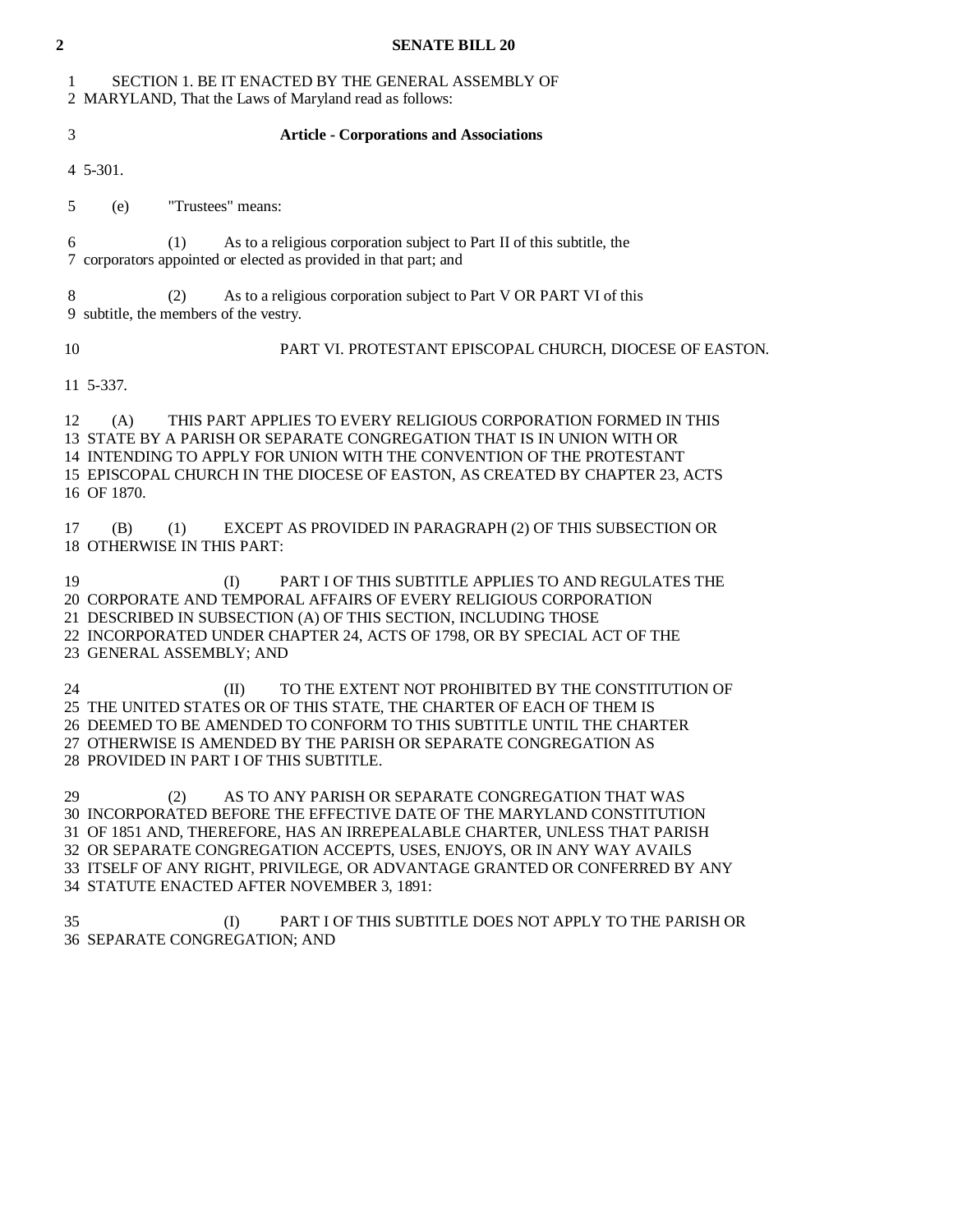#### **3 SENATE BILL 20**

# 1 (II) THE PARISH OR SEPARATE CONGREGATION CONTINUES TO BE 2 GOVERNED BY THE STATUTE UNDER WHICH IT WAS INCORPORATED.

3 5-338.

 4 (A) (1) EACH RELIGIOUS CORPORATION SUBJECT TO THIS PART SHALL 5 ADOPT BYLAWS TO GOVERN ITS CORPORATE AND TEMPORAL AFFAIRS.

 6 (2) BYLAWS MAY BE ADOPTED BY A MAJORITY OF THE QUALIFIED 7 VOTERS VOTING AT A REGULAR OR SPECIAL CONGREGATIONAL MEETING CALLED 8 FOR THAT PURPOSE.

 9 (B) EACH RELIGIOUS CORPORATION SUBJECT TO THIS PART IS SUBJECT AT 10 ALL TIMES TO THE CONSTITUTION AND CANONS OF THE CONVENTION OF THE 11 PROTESTANT EPISCOPAL CHURCH IN THE DIOCESE OF EASTON AND OF THE 12 PROTESTANT EPISCOPAL CHURCH IN THE UNITED STATES OF AMERICA.

 13 SECTION 2. AND BE IT FURTHER ENACTED, That Chapter(s) 97 of the Acts 14 of the General Assembly of 1976, as amended by Chapter(s) 318 of the Acts of the 15 General Assembly of 1990, be repealed.

 16 SECTION 3. AND BE IT FURTHER ENACTED, That since the vestries 17 previously incorporated under the provisions of the original Vestry Act have not been 18 required to file and record a certificate of incorporation, and the vestries of any 19 separate congregation, after union with the Convention of the Protestant Episcopal 20 Church in the Diocese of Easton, have not been required to file and record a 21 supplemental certificate signifying that union, the State Department of Assessments 22 and Taxation, or its successor administrative body, may file and record a certificate, 23 similar in every respect to the certificate required by § 5-304(b) of the Corporations 24 and Associations Article, on the request of:

 25 (1) any parish or separate congregation offering its own certificate for 26 record; or

 27 (2) the Convention of the Protestant Episcopal Church in the Diocese of 28 Easton on behalf of any parish or separate congregation that neglects or declines for 29 any reason to offer it own certificate for record, in which event the certificate may be 30 made and signed by the secretary of the Convention instead of the vestry of the parish 31 or separate congregation.

 32 SECTION 4. AND BE IT FURTHER ENACTED, That the legal existence of the 33 following parishes and separate congregations in union with the Convention of the 34 Protestant Episcopal Church in the Diocese of Easton as bodies corporate is 35 recognized and acknowledged for all purposes: The Vestry of All Hallows Parish, The 36 Vestry of Augustine Parish, The Vestry of Chester Parish, The Vestry of Christ 37 Church Parish-Kent Island, The Vestry of Coventry Parish, The Vestry of Dorchester 38 Parish, The Vestry of East New Market Parish, The Vestry of Great Choptank Parish, 39 The Vestry of Holy Trinity Church-Oxford, The Vestry of I.U. Parish, The Vestry of 40 Miles River Parish, The Vestry of North Elk Parish, The Vestry of North Kent Parish, 41 The Vestry of North Ocean City Parish, The Vestry of North Sassafras Parish, The